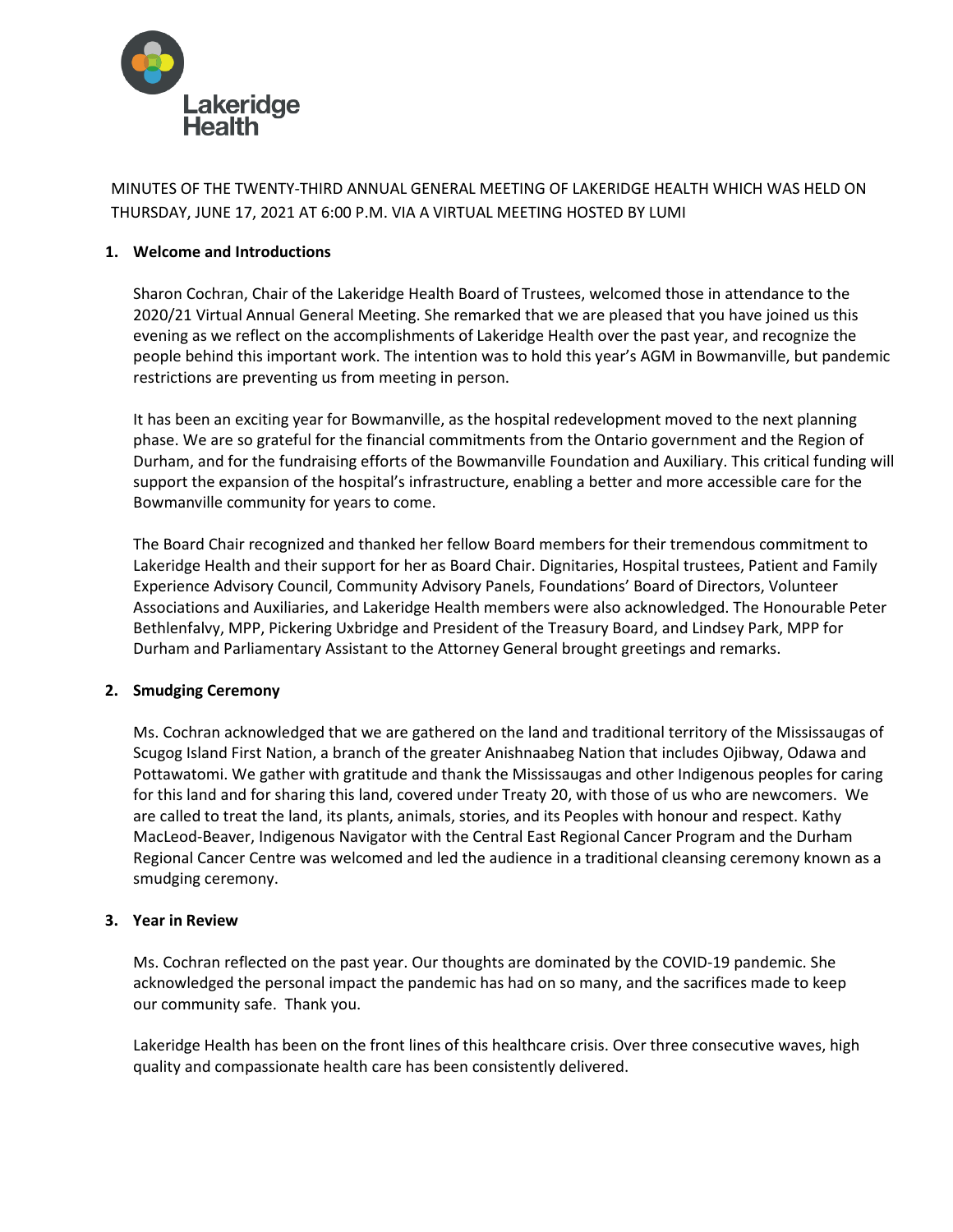Ms. Cochran extended her sincere thanks and appreciation to the Lakeridge Health team who have protected our community like never before.

In additional to our COVID response, this year has been filled with extraordinary accomplishments for Lakeridge Health.

- After many months of planning, a voluntary amalgamation with Durham Mental Health Services was completed. Work is now ongoing together to enable better coordination and faster access to essential mental health and addiction services.
- Construction was started on the new Long-Term Care home, located beside the Ajax Pickering Hospital. This is one of three high-profile Accelerated Build projects directed by the Province that will add 320 Long-Term Care beds in Durham by early 2022.
- The Central East Regional Cancer Program finished their year as Number #1 in the province as it relates to key quality indicators, which is a testament to their efforts to improve access to highquality cancer care across the entire region.
- Lakeridge Health accelerated its work to support Inclusion, Diversity, Equity and Accessibility. It has been a particularly trying year with so many alarming events around the world and here in Canada. The murder of George Floyd, the remains of Indigenous children found in British Columbia, and most recently, the tragic hate crime against a Muslim family in London, are all examples of the work ahead to truly become an equitable and just society. Each tragedy strengthens our resolve to take a stand against intolerance and do our part to foster an inclusive environment and enhance the well-being of our people, patients, and community.

A short 'year-in-review' video that summarizes just some of the highlights from this year was shown. It was noted, that as shown in the video, it has been a monumental year for Lakeridge Health.

Ms. Cochran introduced the new President & Chief Executive Officer for Lakeridge Health Cynthia Davis and invited her to share her perspectives on the year ahead.

Cynthia Davis remarked that she was thrilled to attend her first Lakeridge Health Annual General Meeting, and that it has been a wonderful six months since joining the organization. Joining an organization during a pandemic has been a unique experience and she has had the opportunity to know the team and the community much quicker.

Ms. Davis noted that this year has tested Lakeridge Health in so many ways, particularly in our Emergency Departments, ICUs and Critical Care units, and beyond the walls of our hospital. Lakeridge Health helped manage outbreaks in Long-Term Care homes, and operationalized COVID testing and vaccine distribution throughout Durham. The caliber of the Lakeridge Health team is second-to-none. They rose to the challenge every day, united by a shared commitment to serve those who need us the most. They are truly health care heroes! Lakeridge Health could not have done it alone. The organization is fortunate to be surrounded by strong community partners, accomplishing work together.

As the pandemic shows signs of slowing down, work has started to safely resume surgeries and services. At the same time, Lakeridge Health remains prepared to respond in the event of future COVID surges.

The Vision for Lakeridge Health, *One System. Best Health,* is an ideal platform to build for the future.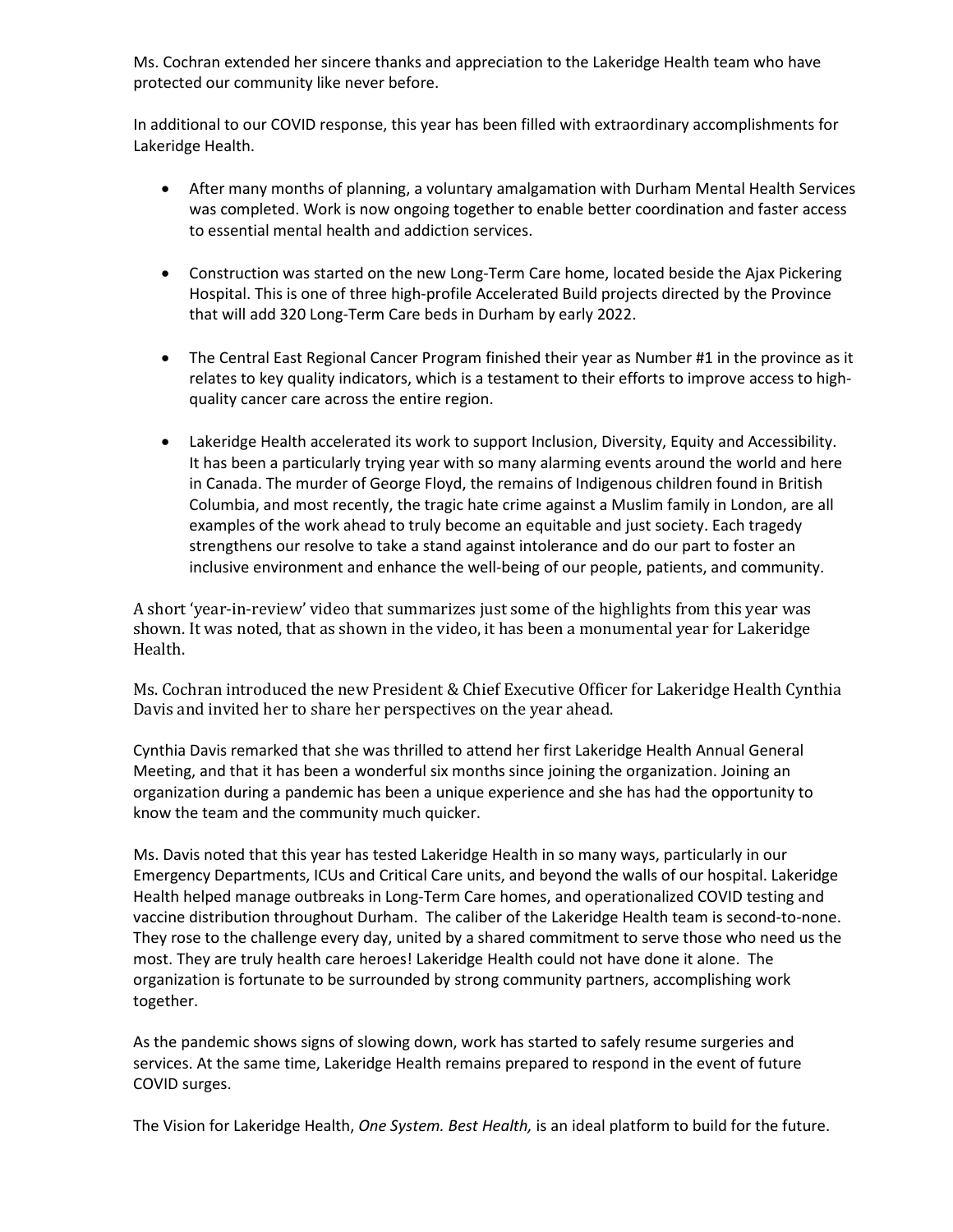The vision compels the organization to look beyond traditional roles and structures, to think and act as one system, supporting the broader needs of the community across the health care continuum. At the centre of the work is an unwavering commitment to high quality, safe care that puts our patients and families first.

Health care does not start and stop at the doors of a hospital. Many factors impact the health of our community, particularly for vulnerable and underserved populations. One of the highest priorities will be to increase collaboration with community and regional partners, so that we work together to break down barriers to access for the diverse populations we serve. Progress is already being made through our collaboration with OHT partners, the evolution of our mental health and addictions strategy to respond to growing mental health challenges, and our work with home and community care to find better solutions for patients who remain in hospital when they no longer need acute care. This year, Lakeridge Health will take an important step in its Master Plan, to identify a future site for a new hospital to serve the entire Durham Region, through an independent site selection process, and continue to expand our footprint and modernize the facilities. The Bowmanville expansion, the Long-Term Care Accelerated Build, and the innovative Jerry Coughlan Health and Wellness Centre are all unique opportunities to address the growing and changing needs of our community.

Lakeridge Health will continue to deliver a financially sound and sustainable system that ensures the highest value, without compromising the quality of our care. As well, investment in the people through training and mentoring programs designed to develop leaders within our organization will take place and inspire our teams to provide care with innovation and joy.

Ms. Davis looks forward to working together toward a healthy and vibrant Durham Region!

A video story of hope and courage from Craig Wilson, a Lakeridge Health patient and COVID survivor was shown. Mr. Craig was thanked for sharing this inspirational story.

Dr. Tony Stone, Chief of Staff was introduced and reflected on the year that has passed and the year ahead.

To say that last year was a challenge is an understatement. Never have we seen our hospital system and our people stretched in so many ways. The accomplishments of our staff and physicians have been nothing short of remarkable.

Lakeridge Health's focus is to provide the highest quality of care and best outcomes for its patients. The pandemic forced the organization to make care accessible outside the hospital environment by harnessing virtual technology to bring services into people's homes and enable communication between physicians and patients. Today Lakeridge Health is providing remote support to hundreds of patients every month for a variety of needs - critical care assessments, mental health support, dialysis and rehabilitation services, and cancer care consultation and follow up. Moving forward, virtual care will become a standard practice in more clinical areas as we understand its role in our overall health care system and value from a quality and accessibility standpoint.

As well, Lakeridge Health and six other hospital organizations across the Central East Region will introduce EPIC, a world- class Clinical Information System. EPIC will enable a regional central intake and referral system. All 14 hospitals will have access to the same patient record, which will reduce duplication and streamline processes. This will mean more time at the bedside, improved quality and safety, and better outcomes for patients.

Lakeridge Health is entering a new era of health care, and it will be very exciting to explore the possibilities ahead.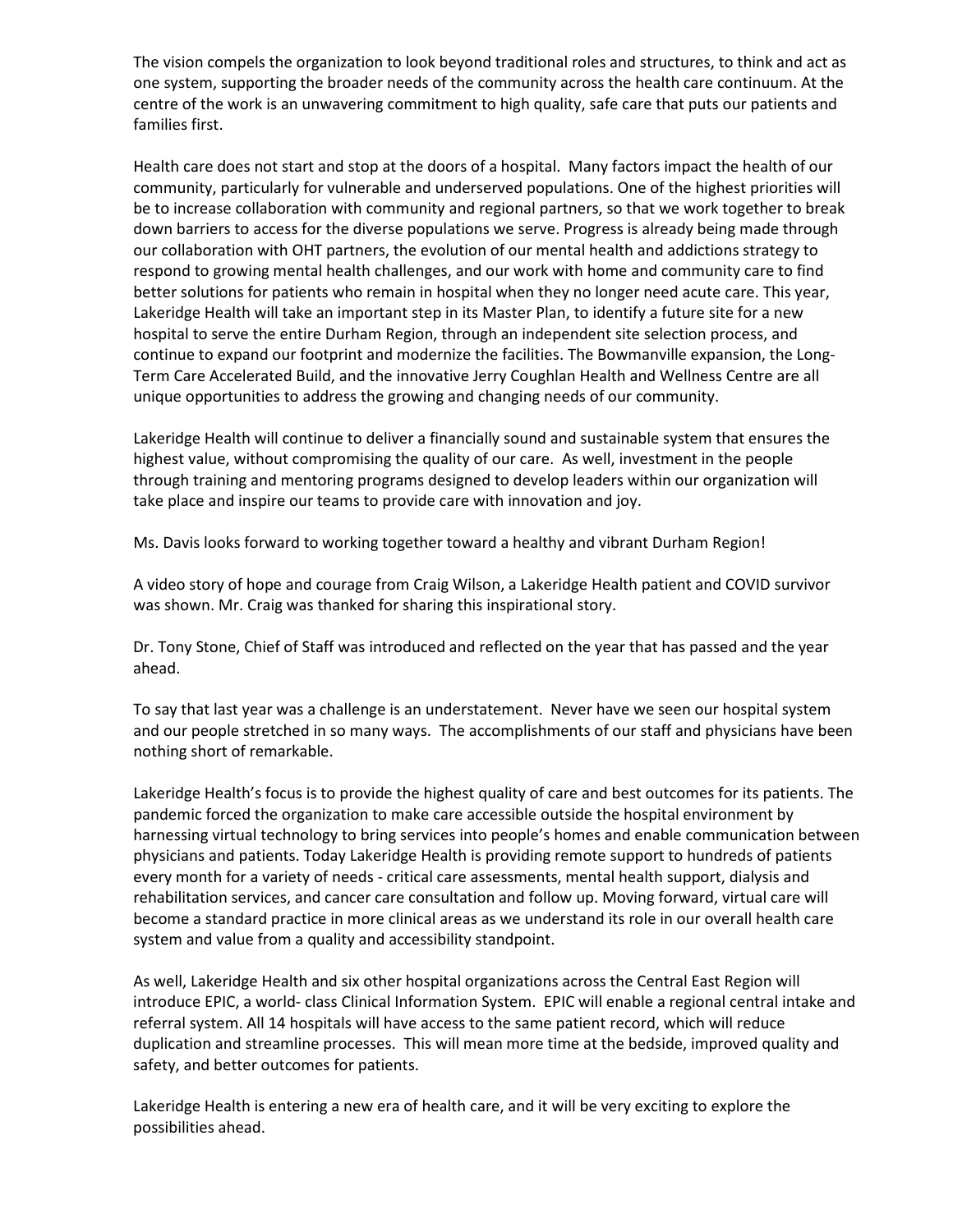## **4. Awards Recognition**

Board members **Carion Fenn and Shane Hardy** were introduced and presented two special award announcements.

# *Dr. George Blake Mentorship and Bursary Award*

Ms. Fenn announced the recipients for the past two years for the Dr. George Blake Mentorship and Bursary Award.

Dr. George Blake was a Black Jamaican Canadian who received his doctorate in clinical psychology from Edinburgh University. He served in the Royal Air Force during World War II. In 1967, Dr. Blake founded the original Pinewood Centre – which, today, is known for its high-quality mental health and addictions services, right here at Lakeridge Health. Today, there are 13 Pinewood Centre locations across the Central East LHIN in Scarborough and throughout Durham Region. The legacy of our Black Community is an important part of our community, which is why it is so imperative to not only recognize the challenging work and dedication of leaders like Dr. Blake but to ensure that such legacy touches the next generation of mental health professionals from the black community.

Dr. Blake was a staunch supporter and advocate for higher education. In keeping with Dr. Blake's legacy of inspiring future generations of students and promoting an inclusive community, each year, in partnership with Durham College, Lakeridge Health awards the **Dr. George Blake Mentorship & Bursary** to a mental health nursing student. Recipients of this Legacy award receive a hands-on learning experience in mental health and addictions. The award is announced during Nursing Week in May of each year.

**Arielle Baubie** is the recipient of this award in 2020 and **Melissa Powell** is the recipient of this award in 2021.

Both Arielle and Melissa have a keen interest in mental health and recognize its importance to one's overall health and well-being. This award will enable them to gain further understanding of the skills, nursing care and interventions required to effectively care for patients impacted by mental health illness.

Dr. Blake's family was thanked for sharing him with us; and Dr. Leroy Clarke was also thanked for his efforts in ensuring that we honor the legacy of Dr. Blake. A special thank you to our partner Durham College.

## *Local Health Care Hero Awards*

Shane Hardy advised that this award recognizes an individual or group who:

- Supports and promotes the health care needs of the community;
- Embraces similarities, celebrate differences and are willing to assist with care and compassion; and
- Furthers the health care needs of the community where the AGM is being held.

Last year, due to the pandemic, Lakeridge Health paused giving this award. This year, the organization is happy to announce two recipients for both fiscal year 2019/20 and 2020/21.

Because Bowmanville was the intended site with this year's AGM, the 2019/20 Local Health Care Hero Award will be given to a member from the Clarington Community. The recipient of the 2019/20 Local Health Care Hero Award is **Chris Kooy.**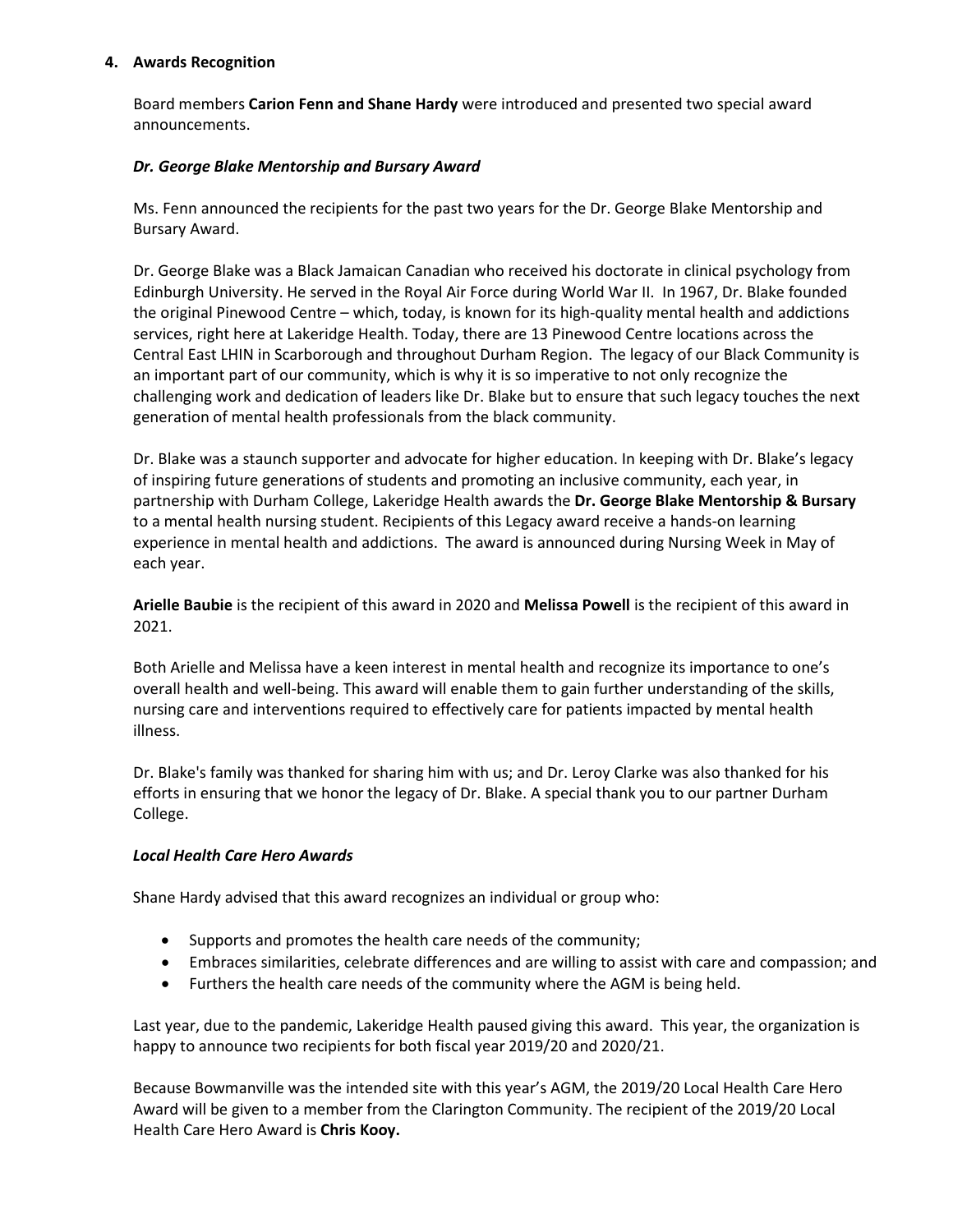Chris is a lifelong resident of Bowmanville and has dedicated over 35 years to supporting health care needs in the community. She has held various professional positions within Bowmanville Hospital and Lakeridge Health and has helped raise funds for many important community projects. Chris is currently Chair of the Board of Directors for the Bowmanville Hospital Foundation and has made significant contributions to the *We Care, We Can* campaign to support the expansion of the Bowmanville Hospital. She has also been a Board Member for Grandview Children's Centre, Durham Christian Homes, and the Glen Hill Strathaven Task Force. These contributions speak volumes about Chris' deep devotion to the community she serves.

Chris Kooy thanked Lakeridge Health and the Board of Trustees for this award.

Throughout the meeting, highlights were noted regarding the exceptional contributions of the Lakeridge Health team who came together quickly to respond to the needs of the community with courage, compassion, and resiliency. Despite the strain of the pandemic, health care workers continue to deliver high-quality care and ensure the safety of patients and families - whether in a hospital, a long-term care facility or in the community. The Lakeridge Health team demonstrated great leadership as they provided supports for hundreds of thousands of people either in person or virtually.

For these reasons, and many more, the Lakeridge Health community is proud to award the 2020/2021 Local Health Care Hero Award to the **Health Care Workers of Lakeridge Health**. Julie Goldstein, Clinical Director, and a key member of the COVID-19 Response Team, accepted this award on behalf of the Lakeridge Health team.

On behalf of the Health Care Workers of Lakeridge Health, Julie Goldstein thanked Lakeridge Health and the Board of Trustees for this award.

# **5. Annual General Meeting Business**

## Notice and Quorum

Ms. Davis confirmed quorum was present, noting that necessary notice of the Annual General Meeting was given in accordance with Section 2.3 of the Administrative By-laws. With quorum present, Sharon Cochran called the meeting to order.

## Approval of the Agenda

MOTION: It was MOVED by Alok Sethi and SECONDED by Thelson Desamour to approve the Annual General Meeting agenda for June 17, 2021.

#### CARRIED

# Approval of the Minutes of the Annual General Meeting held on June 18, 2020

MOTION: It was MOVED by Shane Hardy and SECONDED by Cordelia Clarke Julien to approve the minutes of the Annual General Meeting held on June 18, 2020.

CARRIED

## Amendments to the By-Laws

Cordelia Clarke Julien highlighted the proposed amendments to the Administrative By-Laws:

As recommended by the Board of Trustees, the Members approve the Administrative By-Law revisions, which includes updates to:

- reflect non-binary pronouns;
- include some language around hosting electronic meetings; and;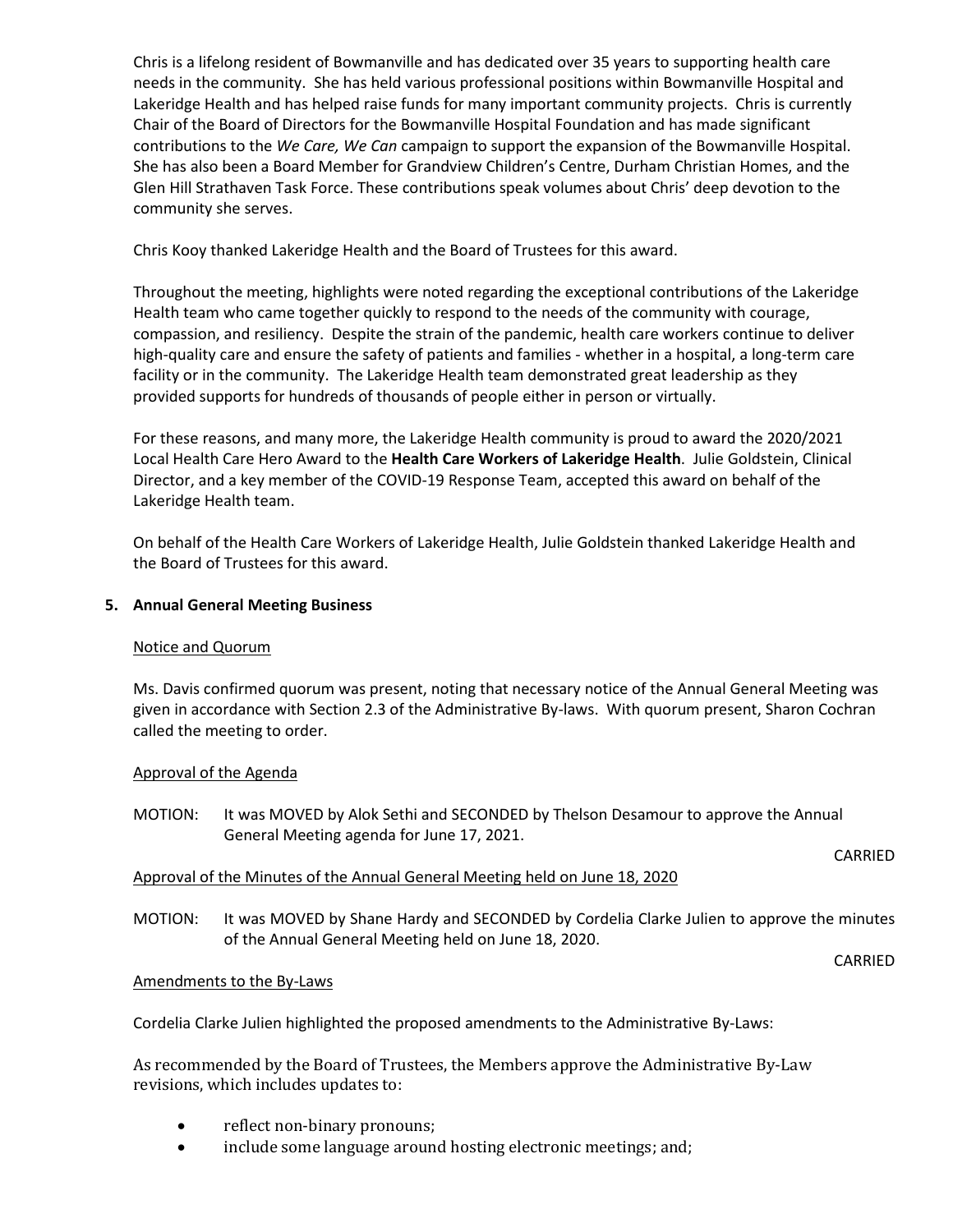- allow for annual meetings to be held between June and July 31 (instead of just the month of June)
- MOTION: It was MOVED by Cordelia Clarke Julien and SECONDED by Carion Fenn to accept the amendments to the Administrative By-Laws.

# Financial Report and Appointment of Auditors

Alok Sethi, Treasurer advised members that auditors, Price Waterhouse Coopers (PWC) have provided an unqualified audit opinion with no material weaknesses in financial internal controls.

For the year ended March 31, 2021, Lakeridge Health achieved a surplus of **\$5.5** million. This includes the net effect of integration with Durham Mental Health Services of \$2.2 million – an accounting entry to increase net assets at the time of amalgamation.

COVID-19 expenses and lost revenues resulting from COVID-19 were significant, totalling over \$88 million. The Ministry of Health introduced specific funding streams to reimburse direct COVID-19 expenses, fund lost revenues, and permitted the recognition of unearned revenues (for example, for Quality-Based Procedures that were not performed), effectively addressing the financial operating impacts of the pandemic. In addition, Lakeridge Health received **\$9.5** million of COVID-19 related funding from the Ministries of Health and Long-Term Care to purchase capital equipment.

Overall revenues were \$770 million, with approximately 82% of our funding coming from the Ministry of Health.

Overall expenditures wer**e \$**767 million**,** with compensation and benefits continuing to be our most significant costs, accounting for approximately **65%** of expenditures.

Lakeridge Health also contributed \$2.1 million to a sinking fund in support of bond repayment for the clinical information system; and in alignment with Board-established criteria.

MOTION: It was MOVED by Alok Sethi and SECONDED by Cordelia Clarke Julien to accept the Treasurer's Report for the year ended March 31, 2021.

#### CARRIED

CARRIED

MOTION: It was MOVED by Alok Sethi and SECONDED by Thelson Desamour that Price Waterhouse Coopers be appointed as auditors for the year ending March 31, 2022 and that the Lakeridge Health Board of Trustees be authorized to set their remuneration.

CARRIED

## Number of Elected & Appointed Board Trustees for the Fiscal Year 2021/22

MOTION: It was MOVED by Thelson Desamour and SECONDED by Carion Fenn that the size of the Board of Trustees for 2021/22 be 18 trustees (16 elected, 2 appointed).

CARRIED

## Nominations to the Board of Trustees

MOTION: It was MOVED by Thelson Desamour and SECONDED by Cordelia Clarke Julien that Tom McCulloch of Pickering and Ijade Maxwell Rodrigues of Brooklin be elected for a three-year term.

CARRIED